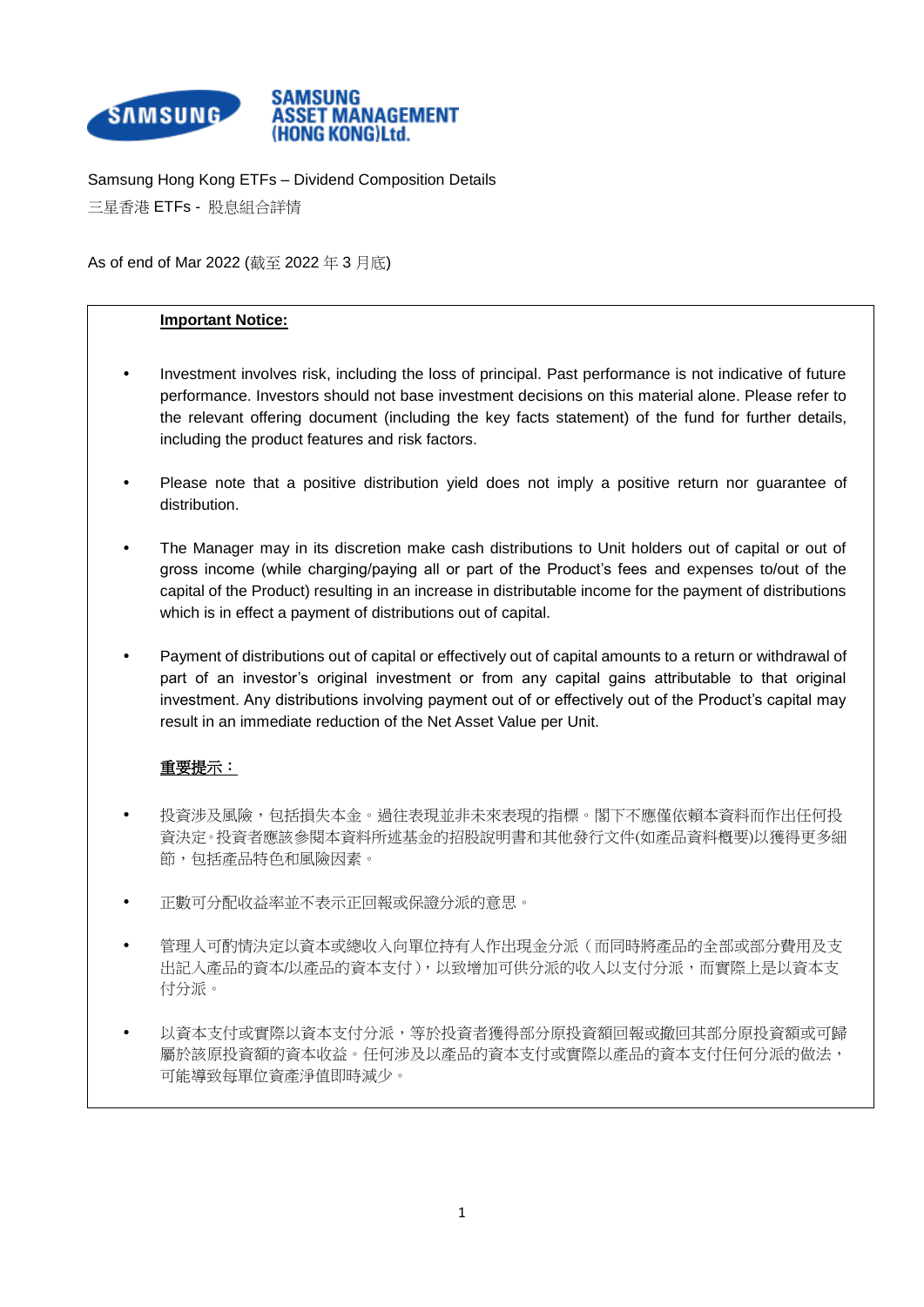## Stock Code 股票代號﹕3187.HK / 9187.HK

| <b>Ex-Dividend</b><br><b>Date</b><br>分派除息日 | <b>Record</b><br><b>Date</b><br>記錄日期 | <b>Distribution</b><br><b>Payment</b><br><b>Date</b><br>分派日期 | <b>Dividend</b><br><b>Per Unit</b><br>(USD)<br>每基金單位<br>分派 (美<br>元) | Dividend paid out<br>of<br>net distributable<br>income*<br>從可分派淨收入*支付<br>的股息 | <b>Dividend</b><br>paid out<br>of<br>capital<br>從資本支<br>付的股息 |
|--------------------------------------------|--------------------------------------|--------------------------------------------------------------|---------------------------------------------------------------------|------------------------------------------------------------------------------|--------------------------------------------------------------|
| 23/03/2022                                 | 24/03/2022                           | 31/03/2022                                                   | 0.0300                                                              | 74.38%                                                                       | 25.62%                                                       |
| 21/12/2021                                 | 22/12/2021                           | 30/12/2021                                                   | 0.0300                                                              | 41.53%                                                                       | 58.47%                                                       |
| 21/09/2021                                 | 23/09/2021                           | 30/09/2021                                                   | 0.0400                                                              | 79.31%                                                                       | 20.69%                                                       |
| 22/06/2021                                 | 23/06/2021                           | 30/06/2021                                                   | 0.0205                                                              | 64.45%                                                                       | 35.55%                                                       |
| 19/03/2021                                 | 22/03/2021                           | 29/03/2021                                                   | 0.0430                                                              | 92.00%                                                                       | 8.00%                                                        |

## Notes:

1. "Net Distribution Income" means the net investment income (i.e. dividend income and interest income net of fees and expenses) attributable to the relevant unit class and may also include net realized gains (if any) based on unaudited management accounts. However, "net distributable income" cannot include net unrealized gains.

"可供分派淨收入" 是指淨投資收益(即紅利收入和利息收入扣除費用及開支)歸屬於有關單位類別,也可 能包括已實現淨收益(如有)根據未經審核管理賬目。然而,"可供分派淨收益"不能包含未實現收益淨額。

Net Distribution Income which is not declared and paid as dividends in a period of a financial year can be carried forward as net distributable income for the next period(s) within the same financial year. "Net distributable income" that has been accrued as at the end of a financial year and is declared and paid as dividends at the next distribution date immediately after that financial year end could be treated as "net distributable income" in respect of that financial year. However, "net distributable income" which has been accrued as at the end of a financial year but is not declared and paid as dividends at the next distribution date immediately after that financial year end should be included as "capital" for the next financial year.

未聲明及未派發的"可供分派淨收入",可以結轉為同一財政年度內的下一個週期可供分派淨收入。在財政 年度結束時已經累積並宣布在之後的財政年度的"可供分派淨收入",可被視為該財政年度的"可供分派淨收 入。然而 , 在財政年度結束時已經累積但沒有宣布的"可供分派淨收入", 而在該財政年度結束後立即在下 次派息日支付的股息應作為下一個財政年度的"資本"部分。